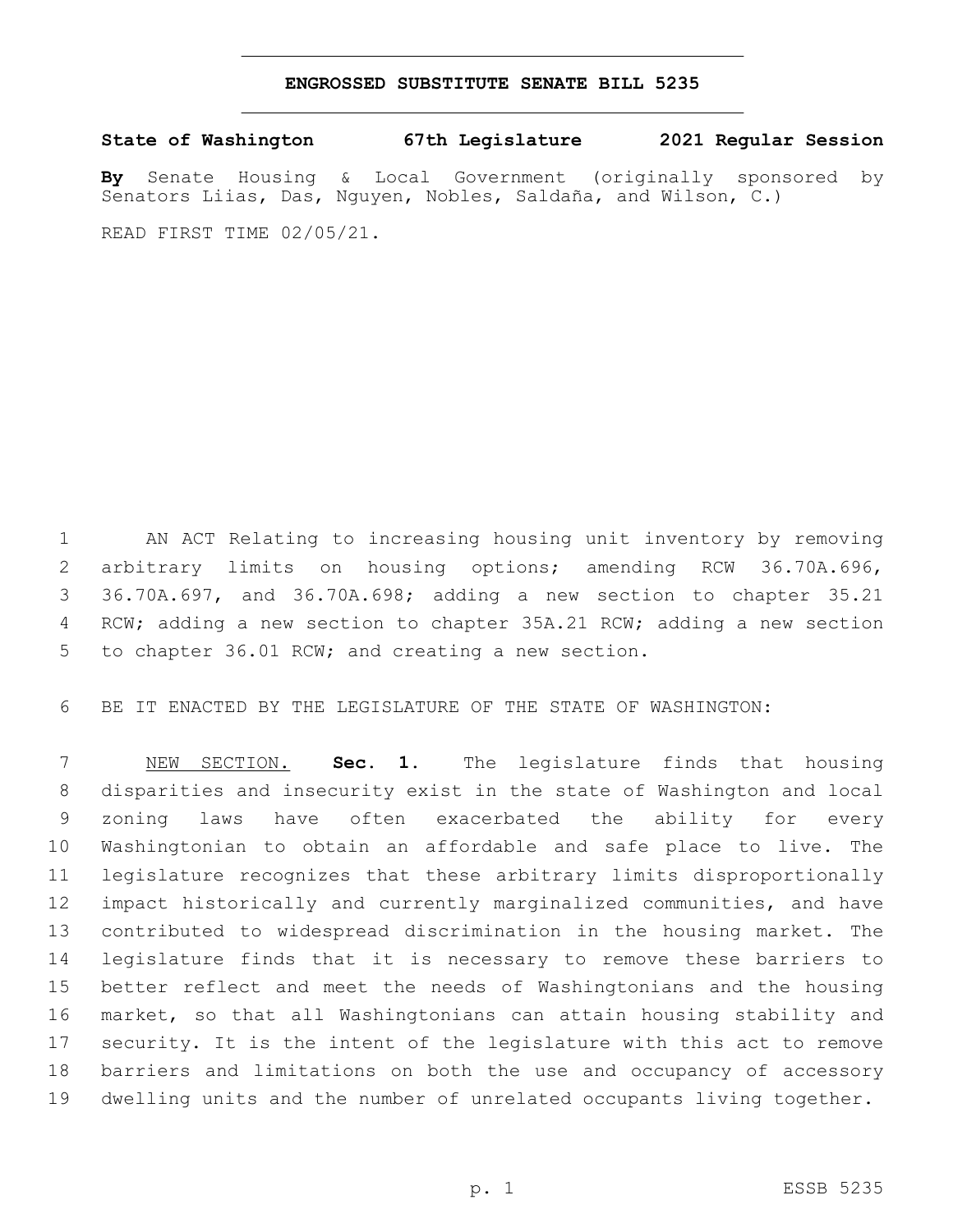**Sec. 2.** RCW 36.70A.696 and 2020 c 217 s 2 are each amended to 2 read as follows:

 The definitions in this section apply throughout RCW 36.70A.697 and 36.70A.698 unless the context clearly requires otherwise.

 (1) "Accessory dwelling unit" means a dwelling unit located on the same lot as a single-family housing unit, duplex, triplex, 7 townhome, or other housing unit.

 (2) "Attached accessory dwelling unit" means an accessory dwelling unit located within or attached to a single-family housing unit, duplex, triplex, townhome, or other housing unit.

 (3) "City" means any city, code city, and town located in a 12 county planning under RCW 36.70A.040.

(4) "County" means any county planning under RCW 36.70A.040.

 (5) "Detached accessory dwelling unit" means an accessory dwelling unit that consists partly or entirely of a building that is separate and detached from a single-family housing unit, duplex, 17 triplex, townhome, or other housing unit.

 $((+5+))$  (6) "Dwelling unit" means a residential living unit that provides complete independent living facilities for one or more persons and that includes permanent provisions for living, sleeping, 21 eating, cooking, and sanitation.

 $(46)$ ) (7) "Major transit stop" means:

 (a) A stop on a high capacity transportation system funded or expanded under the provisions of chapter 81.104 RCW;

25 (b) Commuter rail stops;

 (c) Stops on rail or fixed guideway systems, including 27 transitways;

 (d) Stops on bus rapid transit routes or routes that run on high 29 occupancy vehicle lanes; or

 (e) Stops for a bus or other transit mode providing fixed route service at intervals of at least fifteen minutes during the peak 32 hours of operation.

 (8) "Nonprofit entity" means any entity that is exempt from income tax under section 501(c) of the federal internal revenue code.

 **Sec. 3.** RCW 36.70A.697 and 2020 c 217 s 3 are each amended to 36 read as follows:

 (1)(a) Cities must adopt or amend by ordinance, and incorporate into their development regulations, zoning regulations, and other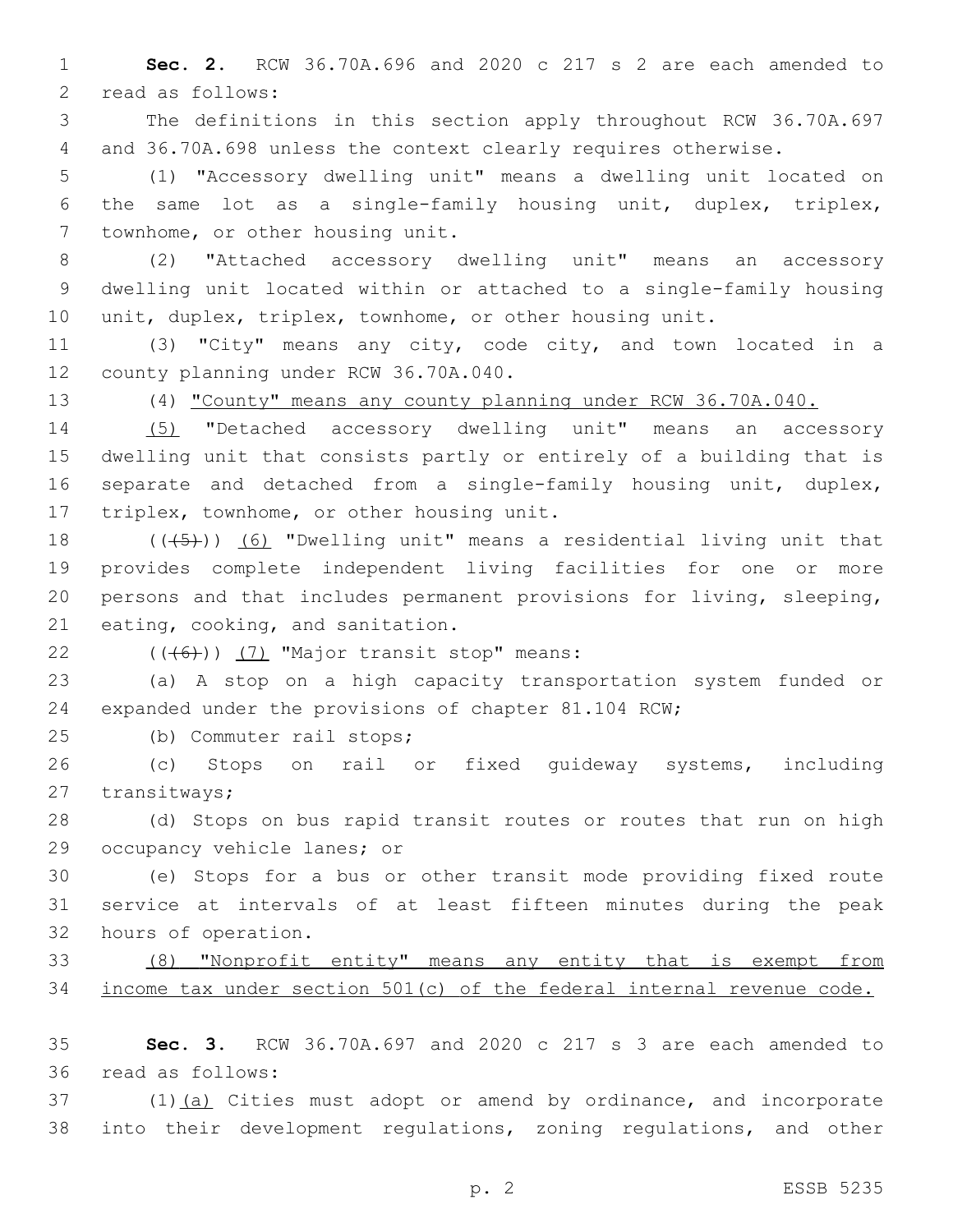official controls the requirements of RCW 36.70A.698(1) to take 2 effect by July 1, 2021.

 (b)(i) For any housing subdivision permitted after the effective date of this section, cities and counties must adopt or amend by ordinance, and incorporate into their development regulations, zoning regulations, and other official controls the requirements of RCW 36.70A.698(2) to take effect by July 1, 2022.

 (ii) For any housing subdivision subject to owner-occupancy regulations in existence as of the effective date of this section or any new construction within a housing subdivision in existence as of 11 the effective date of this section, cities and counties must adopt or 12 amend by ordinance, and incorporate into their development 13 regulations, zoning regulations, and other official controls the requirements of RCW 36.70A.698(2) to take effect by July 1, 2024.

 (iii) For any housing subdivision within a residential zoning designation of R-8 or higher and subject to owner-occupancy 17 regulations in existence as of the effective date of this section, cities and counties must adopt or amend by ordinance, and incorporate 19 into their development regulations, zoning regulations, and other official controls the requirements of RCW 36.70A.698(2) to take effect by July 1, 2025.

 (2)(a) Beginning July 1, 2021, the requirements of RCW 23 36.70A.698(1):

24  $((+a))$   $(i)$  Apply and take effect in any city that has not adopted or amended ordinances, regulations, or other official 26 controls as required under this section; and

27 (((b)) (ii) Supersede, preempt, and invalidate any local 28 development regulations that conflict with RCW 36.70A.698(1).

 (b) Pursuant to and in accordance with the applicable deadlines under subsection (1)(b) of this section, the requirements of RCW 36.70A.698(2):

 (i) Apply and take effect in any city or county that has not adopted or amended ordinances, regulations, or other official controls as required under this section; and

 (ii) Supersede, preempt, and invalidate any local development 36 regulations that conflict with RCW 36.70A.698(2).

 **Sec. 4.** RCW 36.70A.698 and 2020 c 217 s 4 are each amended to 38 read as follows: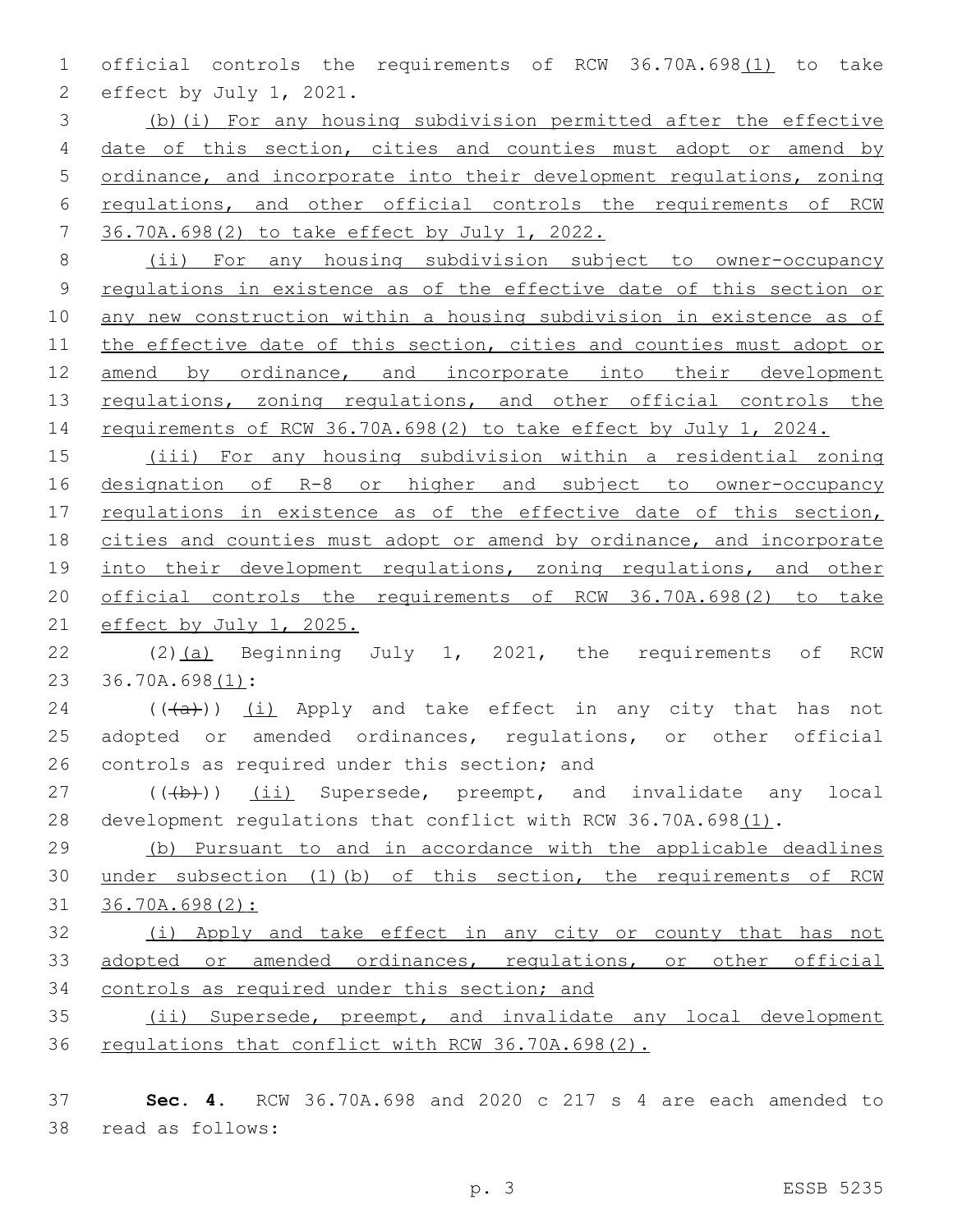1 (1)(a) Except as provided in ((subsection[s] (2) and (3) of this 2 section)) (b) and (c) of this subsection, through ordinances, development regulations, zoning regulations, and other official controls as required under RCW 36.70A.697 (1)(a), cities may not require the provision of off-street parking for accessory dwelling units within one-quarter mile of a major transit stop.

 ( $(\frac{1}{2})$ ) (b) A city may require the provision of off-street parking for an accessory dwelling unit located within one-quarter mile of a major transit stop if the city has determined that the accessory dwelling unit is in an area with a lack of access to street parking capacity, physical space impediments, or other reasons supported by evidence that would make on-street parking infeasible 13 for the accessory dwelling unit.

14 (((43))) (c) A city that has adopted or substantively amended accessory dwelling unit regulations within the four years previous to June 11, 2020, is not subject to the requirements of this section.

 (2) Through ordinances, development regulations, and other official controls adopted or amended as required under RCW 36.70A.697(1)(b), cities and counties may not prohibit any housing unit on the same lot as an accessory dwelling unit from being primarily renter occupied unless the owner of the lot owns more than 22 five accessory dwelling units within the same city or county. This 23 exception for an owner who owns more than five accessory dwelling 24 units within the same city or county does not apply to accessory 25 dwelling units owned by a nonprofit entity.

 NEW SECTION. **Sec. 5.** A new section is added to chapter 35.21 27 RCW to read as follows:

 Except for occupant limits on group living arrangements regulated under state law or on short-term rentals as defined in RCW 64.37.010 and any lawful limits on occupant load per square foot as established by applicable building code or city ordinance, a city or town may not regulate or limit the number of unrelated persons that may occupy a 33 household or dwelling unit.

 NEW SECTION. **Sec. 6.** A new section is added to chapter 35A.21 35 RCW to read as follows:

 Except for occupant limits on group living arrangements regulated under state law or on short-term rentals as defined in RCW 64.37.010 and any lawful limits on occupant load per square foot as established